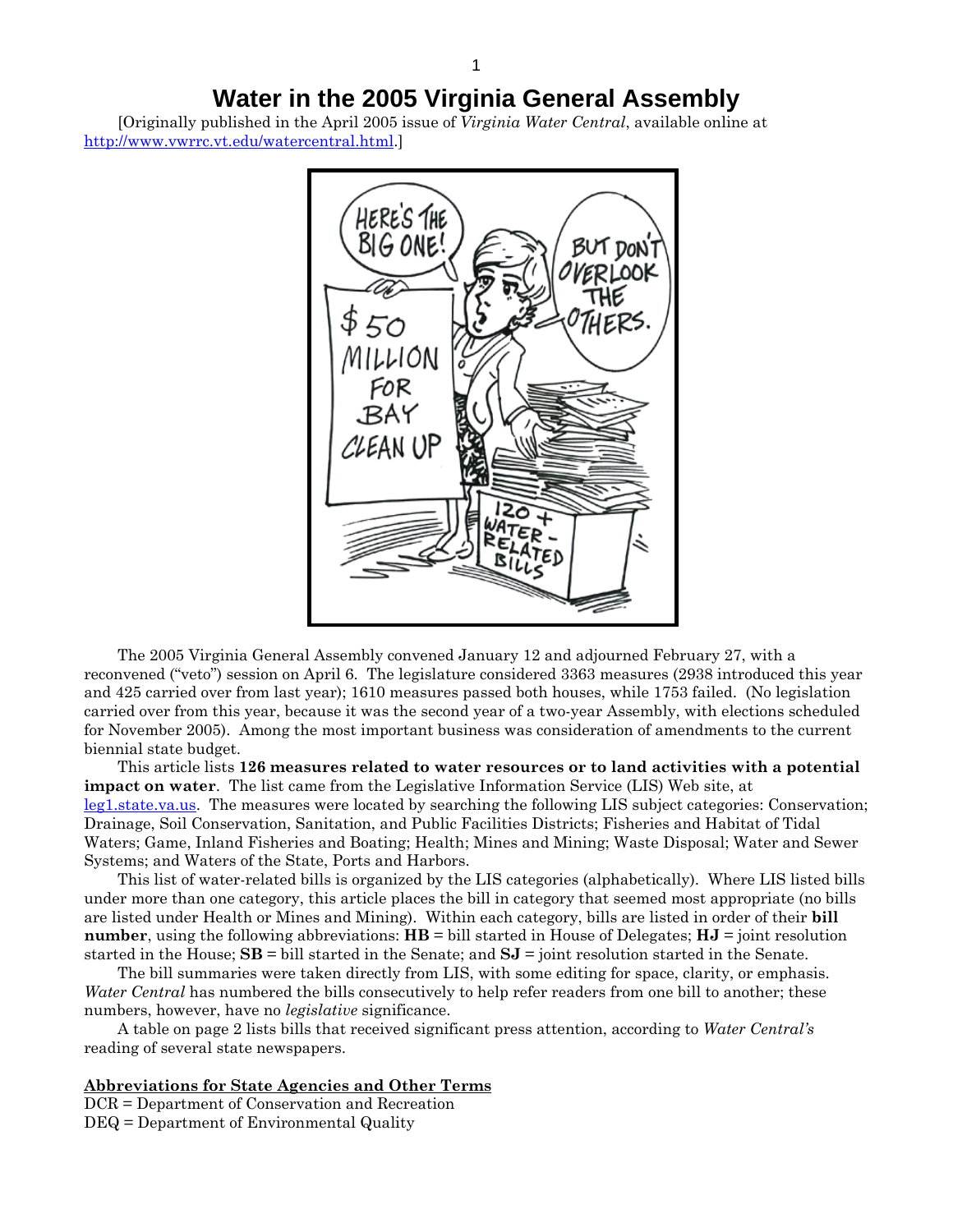DGIF = Department of Game and Inland Fisheries DOF = Department of Forestry MRC = Marine Resources Commission SWCB = State Water Control Board VDH = Department of Health WQIF = Water Quality Improvement Fund

### **Table 1. Several Noteworthy Water-related Bills in the 2005 Virginia General Assembly.**

| <b>Subject</b>                  | <b>Bill</b>           | <b>Bill Fate</b>   | Press Sources (all dates are 2005)               |
|---------------------------------|-----------------------|--------------------|--------------------------------------------------|
|                                 | Number(s)             |                    |                                                  |
|                                 | and Number            |                    |                                                  |
|                                 | in This               |                    |                                                  |
|                                 | <b>Article's List</b> |                    |                                                  |
| Budget: \$50 million for Bay    | HB 2777 (#19)         | Passed             | Associated Press, Jan. 31                        |
| clean-up.                       | SB 1235 (#93)         |                    | Augusta Free Press, Mar. 9                       |
|                                 |                       |                    | Fredericksburg Free Lance-Star, Jan. 31          |
|                                 |                       |                    | Newport News Daily Press, Feb. 28                |
|                                 |                       |                    | Virginian-Pilot, Feb. 28                         |
|                                 |                       |                    | Washington Post, Feb. 27 and Feb. 28             |
| Budget: Increased funds for     | <b>Budget</b>         | Passed             | Richmond Times-Dispatch, Mar. 1                  |
| state park staff, construction, | amendments            |                    | Roanoke Times, Mar. 10                           |
| operations, and dam repair.     |                       |                    |                                                  |
| <b>Clean Smokestack Act</b>     | HB 2742 (#18)         | Failed             | Capital News Service, Jan. 30                    |
| (addressed mercury and other    |                       |                    | Newport News Daily Press, Jan. 9                 |
| substances that can become      |                       |                    |                                                  |
| water pollutants)               |                       |                    |                                                  |
| <b>Foundation for Natural</b>   | SB 1141 (#30)         | Passed             | Not seen by Water Central in press               |
| <b>Resources</b>                |                       |                    | accounts                                         |
| Landfill distance from wells    | HB 2192 (#67)         | Passed             | Lynchburg News & Advance, Feb. 24                |
|                                 |                       |                    | Richmond Times-Dispatch, Feb. 22                 |
|                                 |                       |                    | Virginian-Pilot, Feb. 28                         |
| Menhaden management             | HB 1795 (#39)         | Failed             | Newport News Daily Press, Feb. 1                 |
|                                 | HB 2809 (#43)         | Passed             | Richmond Times-Dispatch, Jan. 16                 |
|                                 | HJ 658 (#47)          | Failed             | Roanoke Times, Feb. 3 and Mar. 10                |
| Nonnative oysters               | HB 2452 (#41)         | Passed             | Newport News Daily Press, Jan. 9                 |
|                                 |                       |                    | Virginian-Pilot, Feb. 24                         |
| Nutrient credit trading         | HB 2862               | <b>Both Passed</b> | Lynchburg News & Advance, Feb. 13<br>and Feb. 24 |
|                                 | (#106)<br>SB 1275     |                    |                                                  |
|                                 | (#122)                |                    | Virginian-Pilot, Feb. 8 and Feb. 28              |
| Off-shore gas exploration       | SB 1054               | Passed; then       | Richmond Times-Dispatch, Feb. 24                 |
|                                 | (#123)                | vetoed by          | Virginian-Pilot, Jan. 22 and Feb. 28             |
|                                 |                       | governor           |                                                  |
| Sewage fee for water quality    | HB 2694 (#16)         | <b>Both Failed</b> | Associated Press, Jan. 31                        |
| clean up (Clean Streams Act)    | SB 1240 (#31)         |                    | Fredericksburg Free Lance-Star, Jan. 31          |
|                                 |                       |                    | Newport News Daily Press, Jan. 9 and             |
|                                 |                       |                    | Jan. 18                                          |
|                                 |                       |                    | Virginian-Pilot, Feb. 8                          |
| Sewage Sludge/Biosolids         | HB 2073 (#76)         | Passed             | Lynchburg News & Advance, Feb. 24,               |
|                                 | HB 2074 (#77)         | Failed             | noted HB 2197 and 2198; other bills not          |
|                                 | HB 2197 (#78)         | Passed             | seen by Water Central in press                   |
|                                 | HB 2198 (#79)         | Passed             | accounts.                                        |
|                                 | HB 2493 (#84)         | Failed             |                                                  |
|                                 | HB 2624 (#87)         | Passed             |                                                  |
|                                 | HB 2805 (#88)         | Passed             |                                                  |
|                                 | HJ 643 (#90)          | Passed             |                                                  |
|                                 | SB 787 (#91)          | Failed             |                                                  |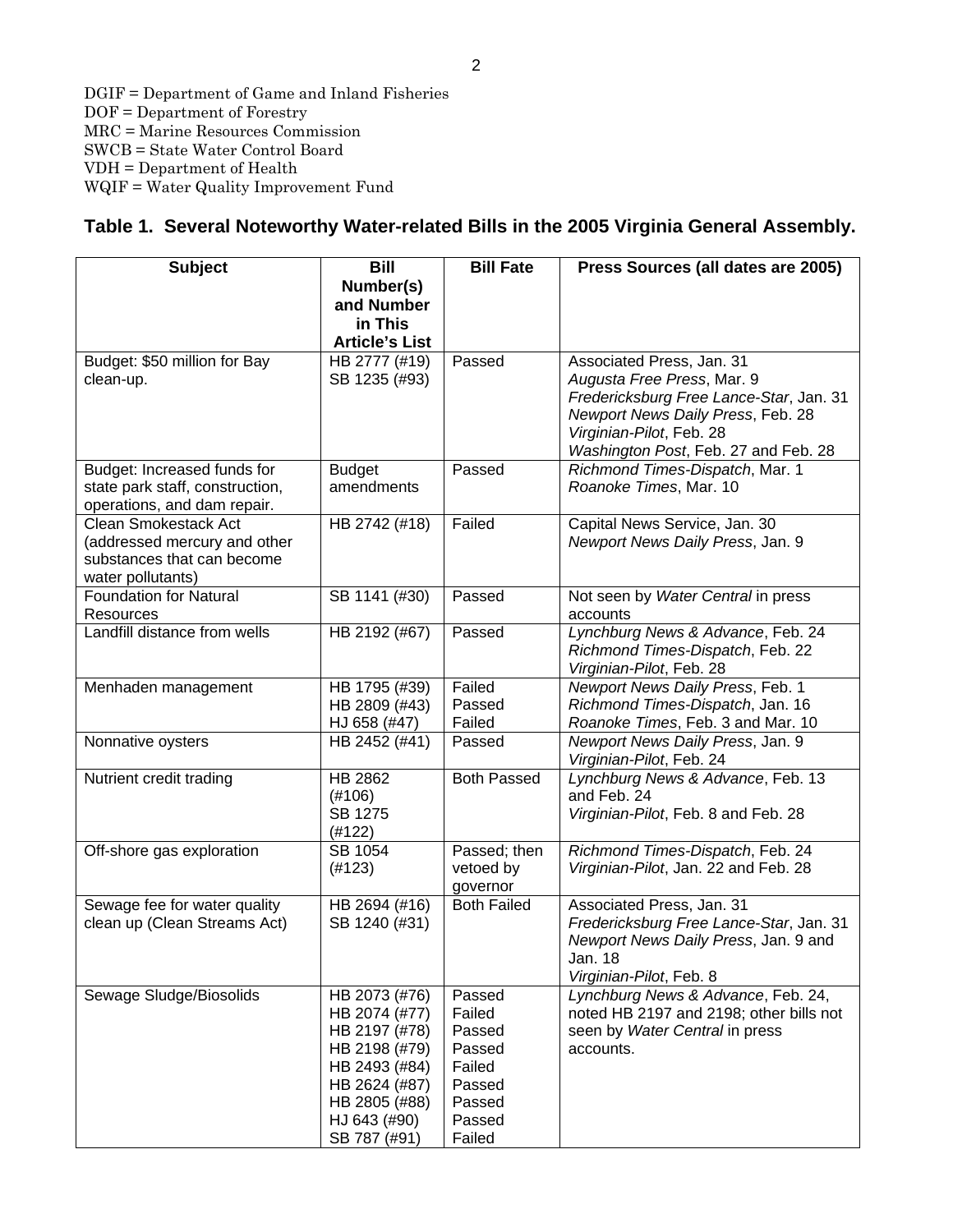# **CONSERVATION**

- **[1. HB 1602](http://leg1.state.va.us/cgi-bin/legp504.exe?051+sum+HB1602) Environmental impact reviews; completion within six months of project funding. PASSED.** Provides that any state agency, board, or commission that issues a permit for a highway construction project pursuant to Title 10.1, 28.2, 29.1, or 62.1 of the *Code of Virginia* must, within 15 days of receipt of an individual or general permit application, review the application for completeness and either accept the application or request additional specific information from the Department of Transportation.
- **[2. HB 1655](http://leg1.state.va.us/cgi-bin/legp504.exe?051+sum+HB1655) Income tax, state and corporate; credit for purchase of conservation tillage equipment. PASSED.** Increases from \$2,500 to \$4,000 the cap on the individual and corporate income tax credits for purchase of conservation tillage equipment.
- **[3. HB 1790](http://leg1.state.va.us/cgi-bin/legp504.exe?051+sum+HB1790) Nutrient management; state governmental entities to develop and implement plan. PASSED.**  Requires state governmental entities that own or lease land upon which nutrients are applied to develop and implement a nutrient-management plan by July 1, 2006, to be submitted to the Department of Conservation and Recreation (DCR) for review and approval every three years.
- **[4. HB 1890](http://leg1.state.va.us/cgi-bin/legp504.exe?051+sum+HB1890) Soil and water conservation districts; duties of directors. PASSED.** Enumerates seven new responsibilities of soil and water conservation district directors, including (among others) identification of soil and water issues, engaging in actions that will improve soil and water stewardship through the use of locally led programs, increasing understanding among community leaders of their role in soil and water quality protection and improvement; and ensuring that district resources are used effectively and managed wisely.
- **[5. HB 1931](http://leg1.state.va.us/cgi-bin/legp504.exe?051+sum+HB1931) Recreational access funding; limitations. PASSED.** Clarifies limitations on expenditures for constructing roads and bikeways to recreational areas.
- **[6. HB 1971](http://leg1.state.va.us/cgi-bin/legp504.exe?051+sum+HB1971) Poultry waste management; changes phosphorus application rates. PASSED**. Requires that phosphorous application rates for nutrient-management plans conform to regulatory criteria and standards adopted by the DCR. Currently nutrient-management plans for poultry waste are to include phosphorous application rates that are equal to the capacity of a crop to remove phosphorous from the soil. The rates contemplated by DCR would consider such factors as the soil's phosphorous level, slope of the land, farming practices, and proximity to streams.
- **[7. HB 2085](http://leg1.state.va.us/cgi-bin/legp504.exe?051+sum+HB2085) Conservation officers; expands jurisdiction and allows mutual aid agreements. PASSED.** Expands the jurisdiction of conservation officers and allows the DCR to enter mutual aid agreements.
- **[8. HB 2086](http://leg1.state.va.us/cgi-bin/legp504.exe?051+sum+HB2086) Conservation officers; change of powers. PASSED.** Grants conservation officers, as lawenforcement officers for the DCR, the power to arrest without a warrant, and deletes all references to conservation officers as conservators of the peace.
- **[9. HB 2212](http://leg1.state.va.us/cgi-bin/legp504.exe?051+sum+HB2212) Natural Area Preservation Fund; addition of fees, lease proceeds, and funds accrued from preserves. PASSED.** Adds to the Natural Area Preservation Fund the following: fees, lease proceeds, and funds from the use or management of state natural area preserves acquired or held by the DCR.
- **[10. HB 2365](http://leg1.state.va.us/cgi-bin/legp504.exe?051+sum+HB2365) Stormwater management program; updates for the DCR's authorities. PASSED.** Updates the DCR's authorities under its stormwater-management program. The changes include exempting from the Administrative Process Act permits issued through a federally delegated program, changing the timing of the terms for the three at-large members of the Soil and Water Conservation Board, creating new reporting requirements for local plan-approving authorities, and authorizing the Soil and Water Conservation Board to establish a statewide permit fee schedule for stormwater management related to municipal separate storm sewer system permits.
- **[11. HB 2386](http://leg1.state.va.us/cgi-bin/legp504.exe?051+sum+HB2386) Conveyance of easements; eliminates public hearing requirement for localities. PASSED.**  Eliminates the public hearing requirement for localities that convey easements across public property for ingress, egress, utilities, cable, telecommunications, storm water management, open space, environmental protection, and other similar conveyances involving matters of public interest.
- **[12. HB 2464](http://leg1.state.va.us/cgi-bin/legp504.exe?051+sum+HB2464) Stream channel restoration and relocation projects; exempt certain from requirements. PASSED.** Provides a definition of natural-channel design concepts, and exempts stream-restoration and relocation projects that incorporate these concepts from any flow rate capacity and velocity requirements in the Erosion and Sediment Control Law regulations.
- **[13. HB 2546](http://leg1.state.va.us/cgi-bin/legp504.exe?051+sum+HB2546) Electric generating facilities; to meet emissions reductions in severe non-attainment area. FAILED.** Would have directed any electricity-generating facility in a severe non-attainment area to meet new requirements for reducing sulfur-dioxide, nitrogen oxide, and particulate matter no later than January 1, 2009.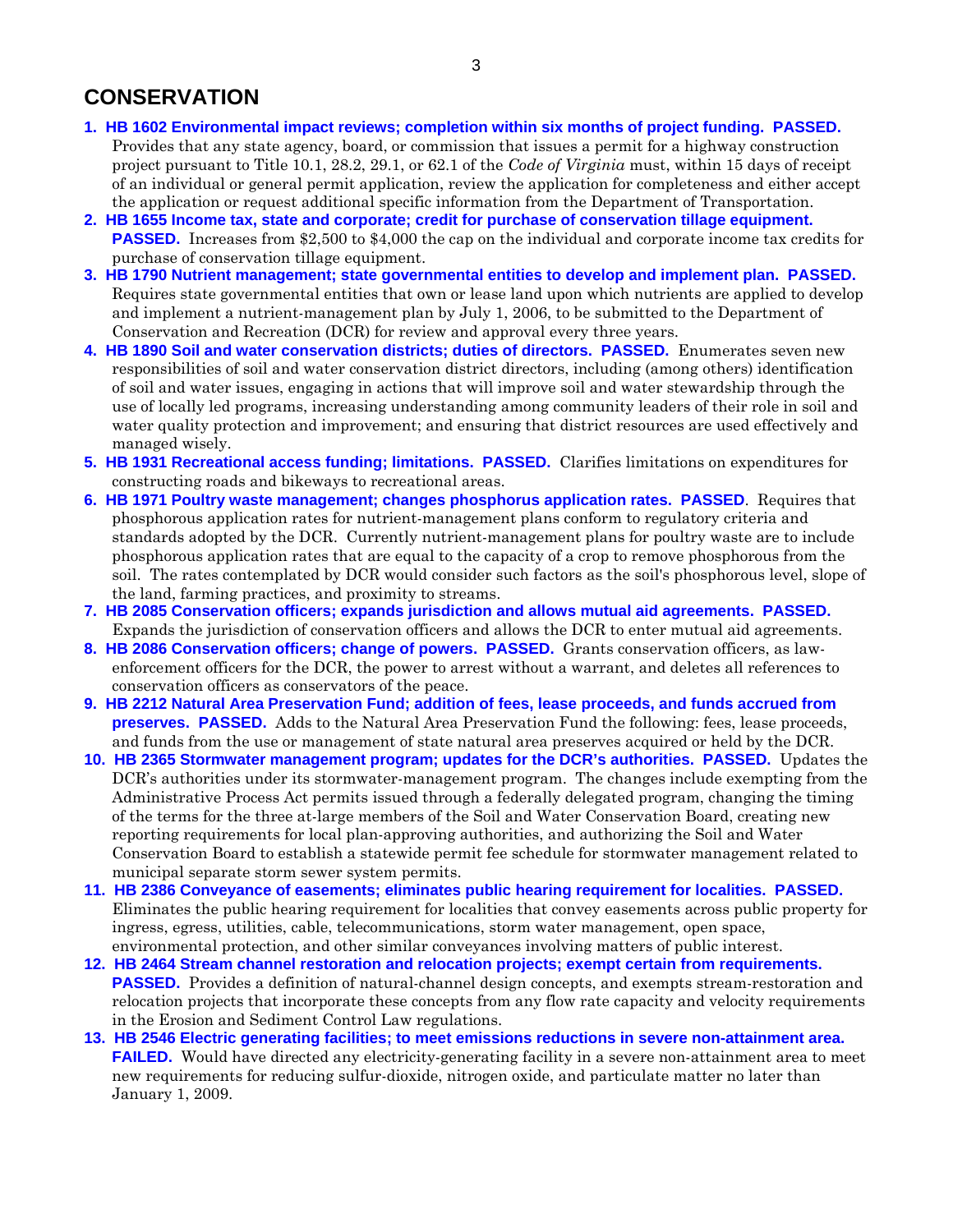- **[14. HB 2620](http://leg1.state.va.us/cgi-bin/legp504.exe?051+sum+HB2620) Forest and forestry; transfers current regulations from DCR to Department of Forestry (DOF). PASSED.** Transfers from DCR to DOF regulations that pertain to the DOF's duties and powers, specifically the State Forest Regulations and the Reforestation of Timberlands Regulations.
- **[15. HB 2680](http://leg1.state.va.us/cgi-bin/legp504.exe?051+sum+HB2680) Water Quality Improvement Fund; changes criteria for prioritizing requests for funding therefrom. FAILED.** Would have changed several of the criteria for prioritizing requests for funding from the Water Quality Improvement Fund (WQIF), including the criterion that places a priority on the issuance of grants from the Fund for projects that exceed state or federal water quality requirements.
- **[16. HB 2694](http://leg1.state.va.us/cgi-bin/legp504.exe?051+sum+HB2694) Clean Streams Act, and Clean Streams Advisory Commission; created, report. FAILED.**  Would have required localities to assess residences connected to a municipal sewer system, septic system, or other wastewater treatment system \$52 per year, and industrial facilities connected to a municipal sewer system \$1,200 per year; the money would have been deposited into the WQIF and disbursed for the design and installation of nutrient-removal technology at wastewater facilities and for agricultural best management practices. An identical Senate bill, SB 1240 (#31), also failed.
- **[17. HB 2696](http://leg1.state.va.us/cgi-bin/legp504.exe?051+sum+HB2696) Water Quality Improvement Fund; requires moneys for financing cost of nutrient removal facilities. FAILED.** Would have required that at least 80 percent of the WQIF be awarded in grants to finance the design and installation of nutrient-removal technologies at wastewater facilities until Virginia's surface waters meet applicable water quality criteria. Historically, money in the WQIF has been allocated almost equally between point sources of pollution (such as wastewater facilities) and nonpoint sources of pollution.
- **[18. HB 2742](http://leg1.state.va.us/cgi-bin/legp504.exe?051+sum+HB2742) Clean Smokestack Act; created, report. FAILED.** Would have established maximum limits for sulfur dioxide and nitrogen oxide emissions released from facilities with coal-fired electric-generating units that produce at least 25 megawatts of electricity; these limits would have gone into effect on May 1, 2011. This bill would also have required the Department of Environmental Quality (DEQ) to develop a strategy to reduce mercury emissions from electric-generating units and other sources, study the issues related to controlling emissions of carbon dioxide (CO2) from coal-fired generating units and other stationary sources of air pollution, evaluate available control technologies, and estimate the benefits and costs of alternative strategies to reduce emissions of CO2.
- **[19. HB 2777](http://leg1.state.va.us/cgi-bin/legp504.exe?051+sum+HB2777) Capitalizing the Water Quality Improvement Fund. PASSED.** Appropriates \$50 million from the General Fund to the WQIF on July 1, 2005, to be used solely to finance nutrient-removal technologies at publicly-owned sewage systems. In addition, beginning July 1, 2005, the annual appropriations to the WQIF provided from the 10-percent General Fund surplus and the 10 percent of any unreserved General Fund year-end balance will have a different distribution formula: 70 percent will be allocated to the Department of Historic Resources for implementing best management practices that reduce nitrogen and phosphorous nonpoint source pollution, and 30 percent will be allocated to the DEQ to make grants to significant dischargers and to treatment works that utilize the Public-Private Education Facilities and Infrastructure Act, to design and install state-of-the-art nutrient-removal technology. The bill also directs the committees of oversight to develop recommendations for a permanent source of funding to clean up the Chesapeake Bay and its tributaries, as well as other impaired waters outside the Bay watershed. Identical bills SB 810 (#26) and SB 1235 (#93) also passed.
- **[20. HB 2788](http://leg1.state.va.us/cgi-bin/legp504.exe?051+sum+HB2788) Land preservation tax credit; transfer to other taxpayers. PASSED.** Authorizes the Department of Taxation to recognize the transfer of unused tax credits under the Virginia Land Conservation Incentives Act of 1999 for a donation made prior to January 1, 2002, provided that the transfer occurred on or before December 31, 2004; notification of at least one transfer attributable to such donation was filed with the Department on or before December 31, 2004; and the credit holder who transferred the credit can establish that the transfer was made in reliance on erroneous advice from the Department of Taxation concerning the transferability of the credits.
- **[21. HB 2828](http://leg1.state.va.us/cgi-bin/legp504.exe?051+sum+HB2828) Pollutant Discharge Elimination System; exempts certain facilities from annual maintenance fee. FAILED.** Would have exempted certain facilities that paid an application fee for a Virginia Pollutant Discharge Elimination System permit between July 1, 2002, and July 1, 2004, from having to pay the annual maintenance fee that was imposed beginning July 1, 2004.
- **[22. HB 2902](http://leg1.state.va.us/cgi-bin/legp504.exe?051+sum+HB2902) Watershed improvement districts; simple majority of votes cast to pass referendum held to create. PASSED.** Requires a simple majority of the votes cast to pass a referendum held to create a watershed improvement district. (Currently, at least *two-thirds* of the votes cast must be in favor of the proposed district and must represent ownership of at least two-thirds of the land in the district.)
- **[23. HJ 687](http://leg1.state.va.us/cgi-bin/legp504.exe?051+sum+HJ687) State park; DCR to study establishing in Henry County. FAILED.** Would have requested the DCR to study the feasibility of establishing a state park along the South Mayo and North Mayo rivers in Henry County.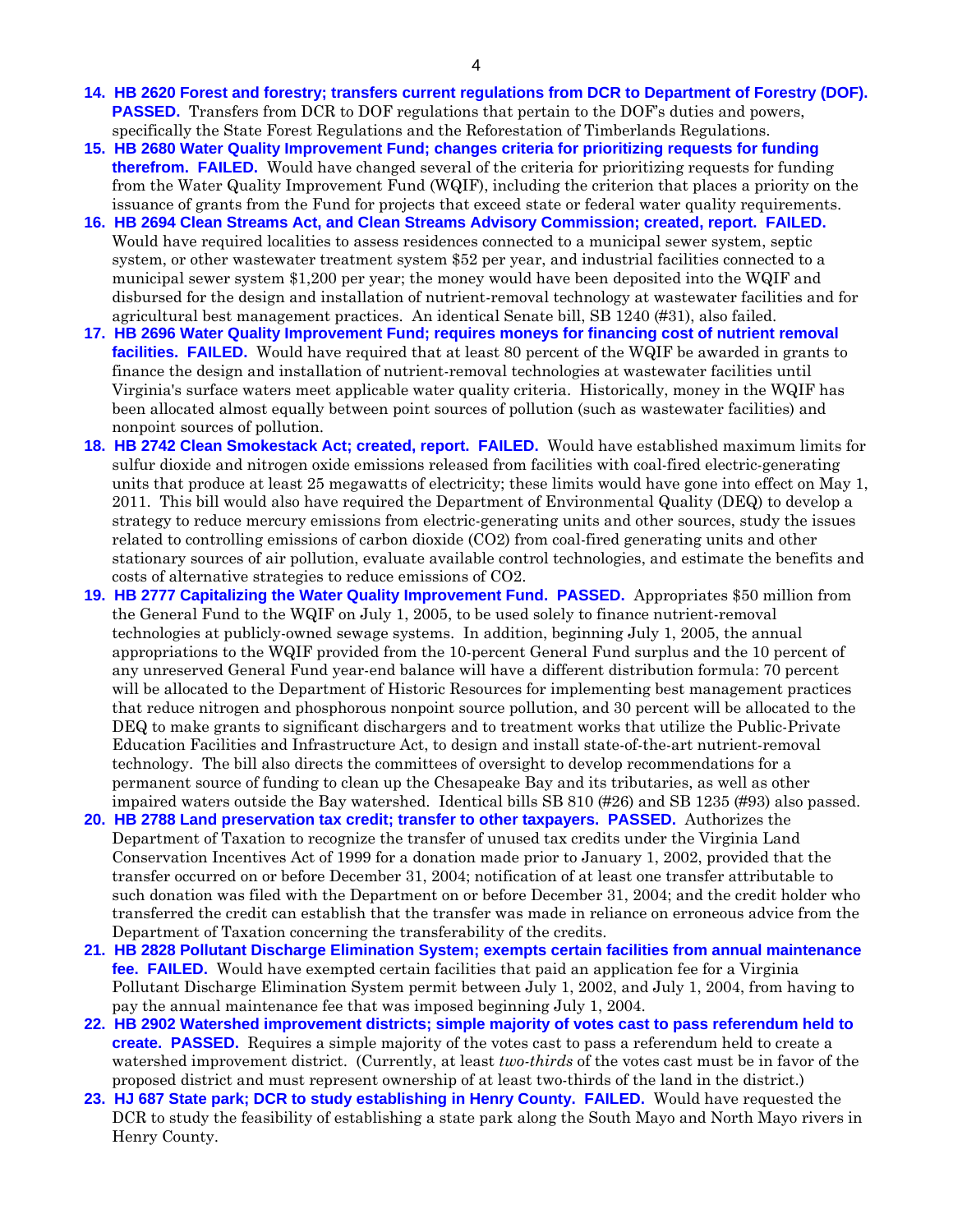- **[24. HJ 798](http://leg1.state.va.us/cgi-bin/legp504.exe?051+sum+HJ798) Green Globes environmental assessment tool; to recognize and incorporate into state and local practices. FAILED.** Would have encouraged the Commonwealth to recognize and incorporate the Green Globes environmental assessment tool into state and local practices for the design and procurement of building-construction projects.
- **[25. SB 697](http://leg1.state.va.us/cgi-bin/legp504.exe?051+sum+SB697) Park fees; exemption. FAILED.** Would have exempted any person who is renting or leasing a facility within a state park from having to pay an entrance or parking fee.
- **[26. SB 810](http://leg1.state.va.us/cgi-bin/legp504.exe?051+sum+SB810) Water Quality Improvement Fund; grants for biological nutrient removal technology. PASSED.** See HB 2777 (#19).
- **[27. SB 926](http://leg1.state.va.us/cgi-bin/legp504.exe?051+sum+SB926) Public easements; provisions for relocation. PASSED.** Provides that all public easements (with certain exceptions) may be relocated by recordation of plat signed by the property owner and approved by an authorized local official, regardless of the manner of acquisition or the type of instrument used to dedicate the original easement. If the purpose of the easement is to convey stormwater drainage from a public roadway, then the entity responsible for operating the roadway shall first determine that the relocation does not threaten the integrity of the roadway or public passage.
- **[28. SB 1088](http://leg1.state.va.us/cgi-bin/legp504.exe?051+sum+SB1088) Environmental Excellence Program; change of various boards' authority to approve methods. PASSED.** Codifies the existing environmental excellence program and gives the Air Pollution Control Board, the Virginia Waste Management Board, and the State Water Control Board (SWCB) authority to approve alternative compliance methods, including but not limited to changes to monitoring and reporting requirements and schedules, streamlined submission requirements for permit renewals, the ability to make certain operational changes without prior approval, and other changes that would not increase a facility's impact on the environment; the bill establishes conditions for such alternative methods. The bill also provides that Governor's Environmental Excellence Awards shall be awarded each year to recognize participants in the Virginia Environmental Excellence Program.
- **[29. SB 1139](http://leg1.state.va.us/cgi-bin/legp504.exe?051+sum+SB1139) Income tax, state and corporate; limits land preservation tax credits. PASSED.** Requires the fair market value of qualified donations under the Virginia Land Conservation Incentives Act of 1999 to be substantiated by a qualified appraisal, which must be signed by a qualified appraiser; a copy of the appraisal must be submitted to the Department of Taxation.
- **[30. SB 1141](http://leg1.state.va.us/cgi-bin/legp504.exe?051+sum+SB1141) Foundation for Natural Resources; created, report. PASSED.** Creates the Foundation for Virginia's Natural Resources to assist in developing and encouraging non-regulatory conservation programs within the Secretariats of Natural Resources and of Agriculture and Forestry, and to foster collaboration and partnerships among businesses, communities, and the Commonwealth's environmental-enhancement programs.
- **[31. SB 1240](http://leg1.state.va.us/cgi-bin/legp504.exe?051+sum+SB1240) Clean Streams Act, and Clean Streams Advisory Commission; created, report. FAILED.** See HB 2694 (#16).
- **[32. SB 1253](http://leg1.state.va.us/cgi-bin/legp504.exe?051+sum+SB1253) Recreational Facilities Authority; increases number of members of board of directors. PASSED.** Increases from 13 to 18 the membership of the board of directors of the Virginia Recreational Facilities Authority. According to Section 10.1-1601 of the *Virginia Code*, the purpose of the Authority is to "provide a high quality recreational attraction in the western part of the Commonwealth; expand the historical knowledge of adults and children; promote tourism and economic development in the Commonwealth; set aside and conserve scenic and natural areas along the Roanoke River and preserve open-space lands; and enhance and expand research and educational programs…."
- **[33. SB 1317](http://leg1.state.va.us/cgi-bin/legp504.exe?051+sum+SB1317) Cell phones; retailer to have recycling system. FAILED.** Would have required cell-phone retailers to have a system of acceptance and collection of used cell phones for reuse, recycling, or proper disposal. The bill also would have called for state agencies that purchase or lease cell phones to require prospective bidders to certify that they have complied with the recycling requirements.
- **[34. SJ 367](http://leg1.state.va.us/cgi-bin/legp504.exe?051+sum+SJ367) Private landowners; Board of Forestry studying, continued. PASSED.** Continues the Board of Forestry's study of incentives to private landowners to hold and preserve their forest lands.

# **DRAINAGE, SOIL CONSERVATION, SANITATION, AND PUBLIC FACILITIES DISTRICTS**

- **[35. HB 2290](http://leg1.state.va.us/cgi-bin/legp504.exe?051+sum+HB2290) Soil Quality Improvement, Commission on; created, report. FAILED.** Would have established a Commission on Soil Quality Improvement to evaluate the potential for adopting soil-quality improvement approaches to address agricultural nonpoint source pollution.
- **[36. HB 2937](http://leg1.state.va.us/cgi-bin/legp504.exe?051+sum+HB2937) Erosion and sediment control plans; allows DCR to issue special order to locality not implementing. PASSED.** Authorizes the DCR to issue a special order to a locality that has not taken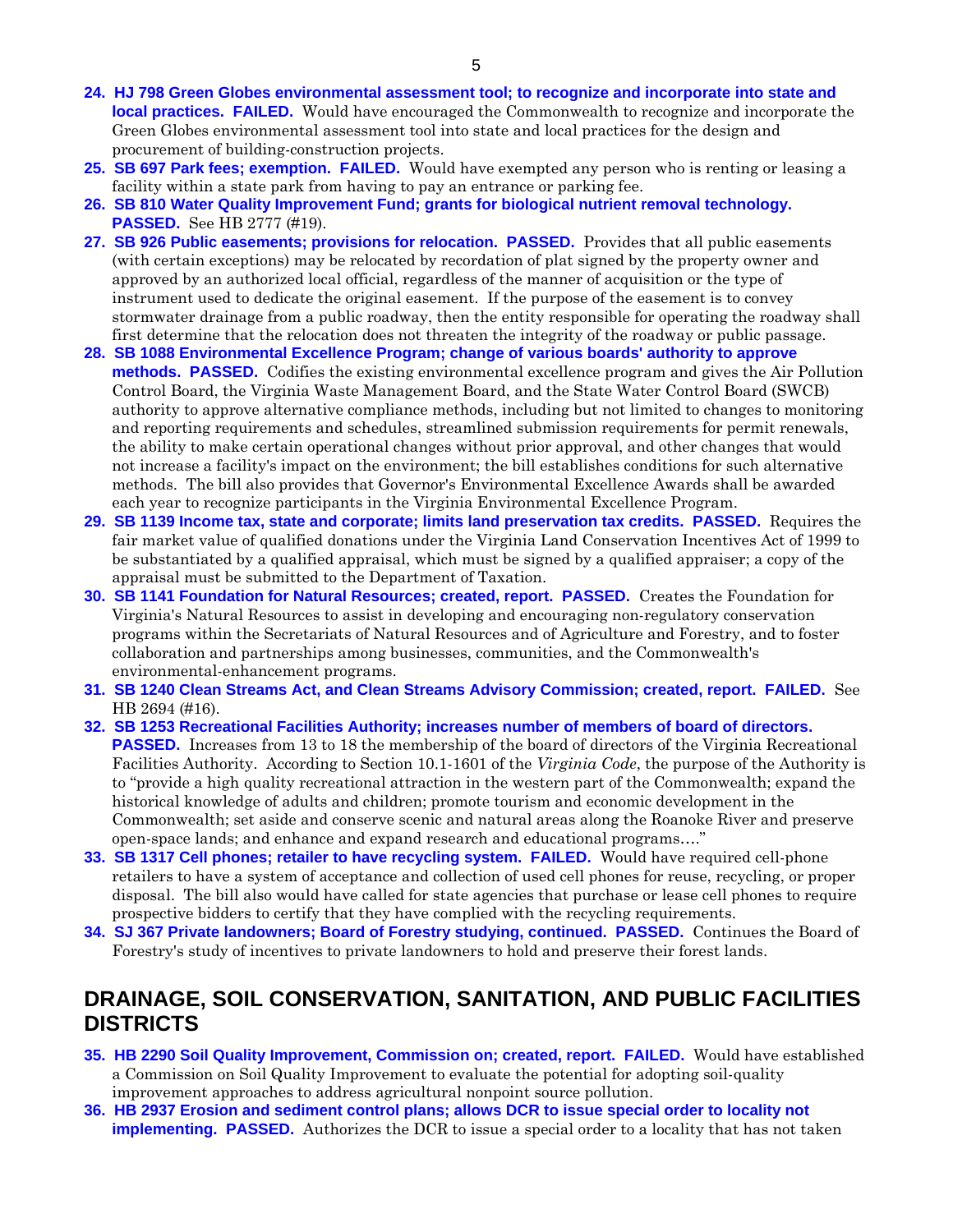action to correct the manner in which it is administering its erosion and sediment control program, and established fines for violations. Prior to the DCR issuing a special order, the Soil and Water Conservation Board is to conduct a formal hearing pursuant to the Administrative Process Act.

- **[37. SB 1277](http://leg1.state.va.us/cgi-bin/legp504.exe?051+sum+SB1277) Erosion and Sediment Control Act; includes definition of agricultural and pasture land. FAILED.** Would have defined what constitutes agricultural and improved pasture under the Erosion and Sediment Control Act.
- **[38. SB 1294](http://leg1.state.va.us/cgi-bin/legp504.exe?051+sum+SB1294) Attorney General; duties include representation of soil and water conservation districts. PASSED.** Allows the Attorney General to represent soil and water conservation districts and district directors in civil litigation if requested by the attorney for the Commonwealth (currently such representation is provided by local Commonwealth's Attorneys).

# **FISHERIES AND HABITAT OF TIDAL WATERS**

- **[39. HB 1795](http://leg1.state.va.us/cgi-bin/legp504.exe?051+sum+HB1795) Menhaden fishery; Marine Resources Commission (MRC) may adopt regulations governing. FAILED.** Would have given the MRC authority to adopt regulations governing the fishing of menhaden. See related bills: HB 2809 (#43), which passed, and HJ 658 (#47), which failed.
- **[40. HB 2378](http://leg1.state.va.us/cgi-bin/legp504.exe?051+sum+HB2378) Wetlands board, local; members that hear cases relating to Chesapeake Bay Preservation ordinance to serve on. PASSED.** Allows members of locally established Chesapeake Bay Preservation ordinance boards to serve on a local wetlands board as well.
- **[41. HB 2452](http://leg1.state.va.us/cgi-bin/legp504.exe?051+sum+HB2452) Nonnative oysters; MRC to allow placement on state-owned bottomlands. PASSED.**  Authorizes the MRC commissioner to allow placement of nonnative *Crassostrea ariakensis* oysters on state-owned bottomlands. This bill requires that 30 to 60 days before diploid or fertile *C. ariakensis* oysters are placed in state waters, the MRC is to hold at least one public hearing for the purpose of receiving data, views, and argument concerning the placement.
- **[42. HB 2695](http://leg1.state.va.us/cgi-bin/legp504.exe?051+sum+HB2695) Zoning Ordinances; protection of commercial fishing operations. PASSED.** Provides that registered commercial fishermen and seafood buyers who operate their businesses from their waterfront residences shall not be prohibited by a locality from continuing their businesses, notwithstanding the provisions of any local zoning ordinance. The bill applies only to businesses that have been in operation by the current owner, or a family member of the current owner, for at least 20 years at the location in question, and the protection granted by the bill shall continue so long as the property is owned by the current owner or a family member of the owner.
- **[43. HB 2809](http://leg1.state.va.us/cgi-bin/legp504.exe?051+sum+HB2809) Menhaden fishery; Governor to issue proclamation to implement measures to manage. PASSED.** Authorizes the governor to issue a proclamation to implement measures to manage the menhaden fishery, if such measures are required by the Atlantic States Marine Fisheries Commission *and* the General Assembly is not in session to enact a statute to adopt such measures. Prior to issuing such a proclamation, the governor must determine whether the measures are necessary for the conservation of the Atlantic menhaden fishery and in accordance with scientific, biological, and social data. See related bills: HB 1795 (#39) and HJ 658 (#47), which both failed.
- **[44. HB 2815](http://leg1.state.va.us/cgi-bin/legp504.exe?051+sum+HB2815) Saltwater recreational fishing license; person not required to obtain commercial gear license. PASSED.** Requires a person fishing using a cast net, dip net, or up to two eel pots to obtain a saltwater recreational fishing license.
- **[45. HB 2816](http://leg1.state.va.us/cgi-bin/legp504.exe?051+sum+HB2816) Headboat and charterboat owners; allows recreational fishing license to cover passengers on his boat. PASSED.** Allows the recreational fishing license issued to a headboat and charterboat owner to cover all the passengers on his boat; also allows a headboat or charterboat owner to obtain an individual saltwater recreational license at no charge when he is issued the license for his boat.
- **[46. HB 2909](http://leg1.state.va.us/cgi-bin/legp504.exe?051+sum+HB2909) Saltwater fishing and tidal habitat laws; disbursement of moneys from certain Funds for projects. FAILED.** Would have allowed disbursements from the Marine Fishing Improvement Fund and the Virginia Saltwater Recreational Fishing Development Fund to be used for funding projects and procurements to assist in enforcing saltwater fishing and tidal habitat laws and regulations.
- **[47. HJ 658](http://leg1.state.va.us/cgi-bin/legp504.exe?051+sum+HJ658) Menhaden fishery; joint subcommittee to study means of regulating in the Chesapeake Bay. FAILED.** Would have established a joint subcommittee to study the most appropriate means of regulating the fishing of menhaden in the Chesapeake Bay and its tributaries. See related bills: HB 1795 (#40), which failed, and HB 2809 (#43), which passed.
- **[48. SB 1232](http://leg1.state.va.us/cgi-bin/legp504.exe?051+sum+SB1232) MRC's Marine Police; authorized to patrol federal security zones. PASSED.** Authorizes the MRC's Marine Patrol to patrol and enforce violations of federal security zones located in Virginia's tidal waters (currently, the Marine Patrol has enforcement powers only in safety zones).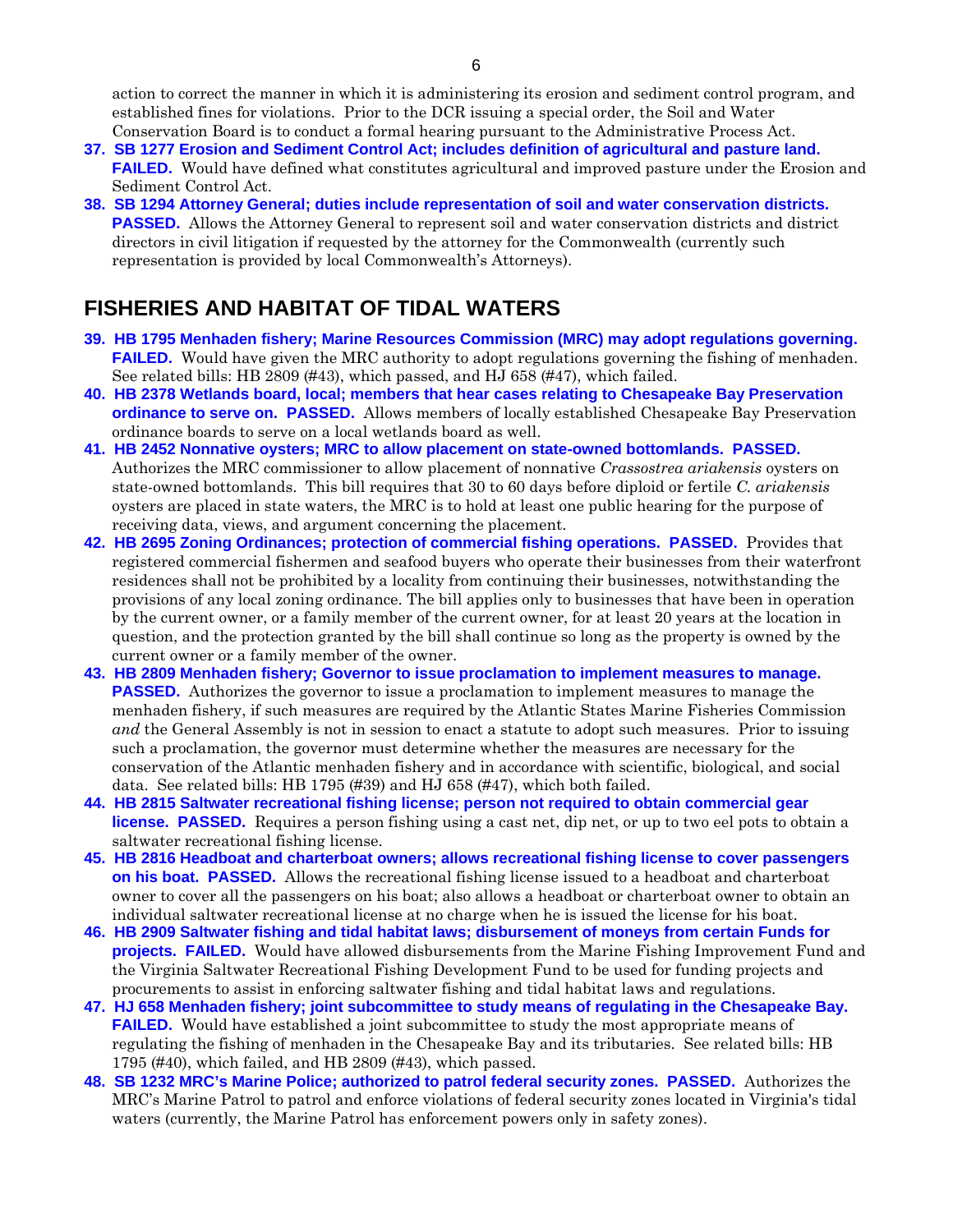**[49. SB 1248](http://leg1.state.va.us/cgi-bin/legp504.exe?051+sum+SB1248) Water resources projects; establishing coordinated process. PASSED.** Establishes a coordinated process to review water resources projects that require both a permit from the MRC and an individual Virginia Water Protection Permit from the DEQ. The joint review process will also involve other agencies such as the Virginia Institute of Marine Science, the Department of Game and Inland Fisheries (DGIF), the Department of Health (VDH), the DCR, the Department of Agriculture and Consumer Services, and other interested agencies. A panel is to be established to provide guidance to the applicant on potential natural resource impacts and regulatory implications of proposed projects.

### **GAME, INLAND FISHERIES, AND BOATING**

- **[50. HB 1756](http://leg1.state.va.us/cgi-bin/legp504.exe?051+sum+HB1756) Watercraft or motorboat; involuntary manslaughter while driving intoxicated. PASSED.**  Provides that any person who unintentionally causes the death of another person as a result of operating a watercraft or motorboat while intoxicated is guilty of involuntary manslaughter.
- **[51. HB 2026](http://leg1.state.va.us/cgi-bin/legp504.exe?051+sum+HB2026) Personal flotation devices; penalty. FAILED.** Would have required coaches of water sports to wear personal flotation devices while operating motorboats, with violation a Class 4 misdemeanor.
- **[52. HB 2029](http://leg1.state.va.us/cgi-bin/legp504.exe?051+sum+HB2029) Nonindigenous aquatic nuisance species (snakehead); prohibited without permit, penalty. PASSED.** Imposes a Class 1 misdemeanor penalty on anyone who introduces a snakehead fish (Family Channidae) into state waters. The bill includes an exemption from the civil penalty for a person who has lawfully caught such a fish, killed it, and reported their actions to the DGIF. *Governor's recommendation for the April 6 session:* Apply the law also to the Zebra Mussel (*Dreissena polymorpha*).
- **[53. HB 2310](http://leg1.state.va.us/cgi-bin/legp504.exe?051+sum+HB2310) Mechanic's lien; increases limits for repairs and storage for keeper of stable, garage, marina, etc. PASSED.** Increases from \$300 to \$500 the lien limits for storage and requires that the person asserting the lien make a reasonable attempt to notify any secured party of record at the Department of Motor Vehicles or the DGIF not just in writing but also by telephone, with both forms of notice required within three business days of the person's taking possession of the boat, aircraft, or vehicle. Personal property left with the stored property must be returned only if the owner claims the item before auction.
- **[54. HB 2505](http://leg1.state.va.us/cgi-bin/legp504.exe?051+sum+HB2505) Duck blinds; allows use in certain localities and waters, and abolishes prohibited hunting in localities. FAILED.** See HB 2689 (#56).
- **[55. HB 2686](http://leg1.state.va.us/cgi-bin/legp504.exe?051+sum+HB2686) Personal property exempt from taxation; includes commercial fishing boats. PASSED.**  Designates boats weighing less than five tons and used for business purposes as a separate class of tangible personal property for taxation purposes.
- **[56. HB 2689](http://leg1.state.va.us/cgi-bin/legp504.exe?051+sum+HB2689) Duck blinds; allows use in certain localities and waters; offshore blind stake sites; penalty. PASSED.** Gives the owners, their lessees, or permittees of land adjacent to the waters in Stafford, Prince William, and Fairfax counties the exclusive privilege of erecting stationary blinds on their shoreline and the prior right to erect stationary blinds in the waters in front of their property. The bill also removes the prohibition on hunting migratory waterfowl from floating blinds in the waters of Caroline, Essex, King George, Richmond, and Westmoreland counties, and in portions of creeks, streams, and bays flowing into the Rappahannock and Potomac rivers, through the establishment of an offshore blind stake site license. A similar bill, HB 2505 (#54), which did not have the blind stake provision, failed.
- **[57. HB 2743](http://leg1.state.va.us/cgi-bin/legp504.exe?051+sum+HB2743) Sales and use taxes from watercraft; City of Hampton. FAILED.** Would have dedicated, for recreational and environmental projects in Hampton, two percent of the 3.5 percent state general sales tax revenues and all of the watercraft sales tax revenues from the sales of boats and by boating businesses in the City. An identical Senate bill, SB 759 (#59), also failed.
- **[58. HB 2887](http://leg1.state.va.us/cgi-bin/legp504.exe?051+sum+HB2887) Migratory Waterfowl Conservation Stamp; required for those persons hunting or taking waterfowl. PASSED.** Establishes the Virginia Migratory Waterfowl Conservation Stamp, which a person must obtain to hunt migratory waterfowl. The proceeds from the sale of the stamp will be deposited in a special account to be used to fund expenses associated with administering the stamp program, habitat improvement grants to nonprofit organizations, and DGIF initiatives to protect, restore, enhance, and develop waterfowl habitat.
- **[59. SB 759](http://leg1.state.va.us/cgi-bin/legp504.exe?051+sum+SB759) Sales and use taxes from watercraft; City of Hampton. FAILED.** See HB 2743 (#57).
- **[60. SB 909](http://leg1.state.va.us/cgi-bin/legp504.exe?051+sum+SB909) Personal flotation devices; required for children 12 years of age or younger to wear, penalty. FAILED.** Would have required all children six years of age or younger to wear a Type I, II, III, or V U.S. Coast Guard-approved personal flotation device on recreational vessels under 21 feet in length (not applicable to moored or anchored vehicles or to children below deck or in an enclosed cabin). An identical bill, SB 1061 (#62), also failed.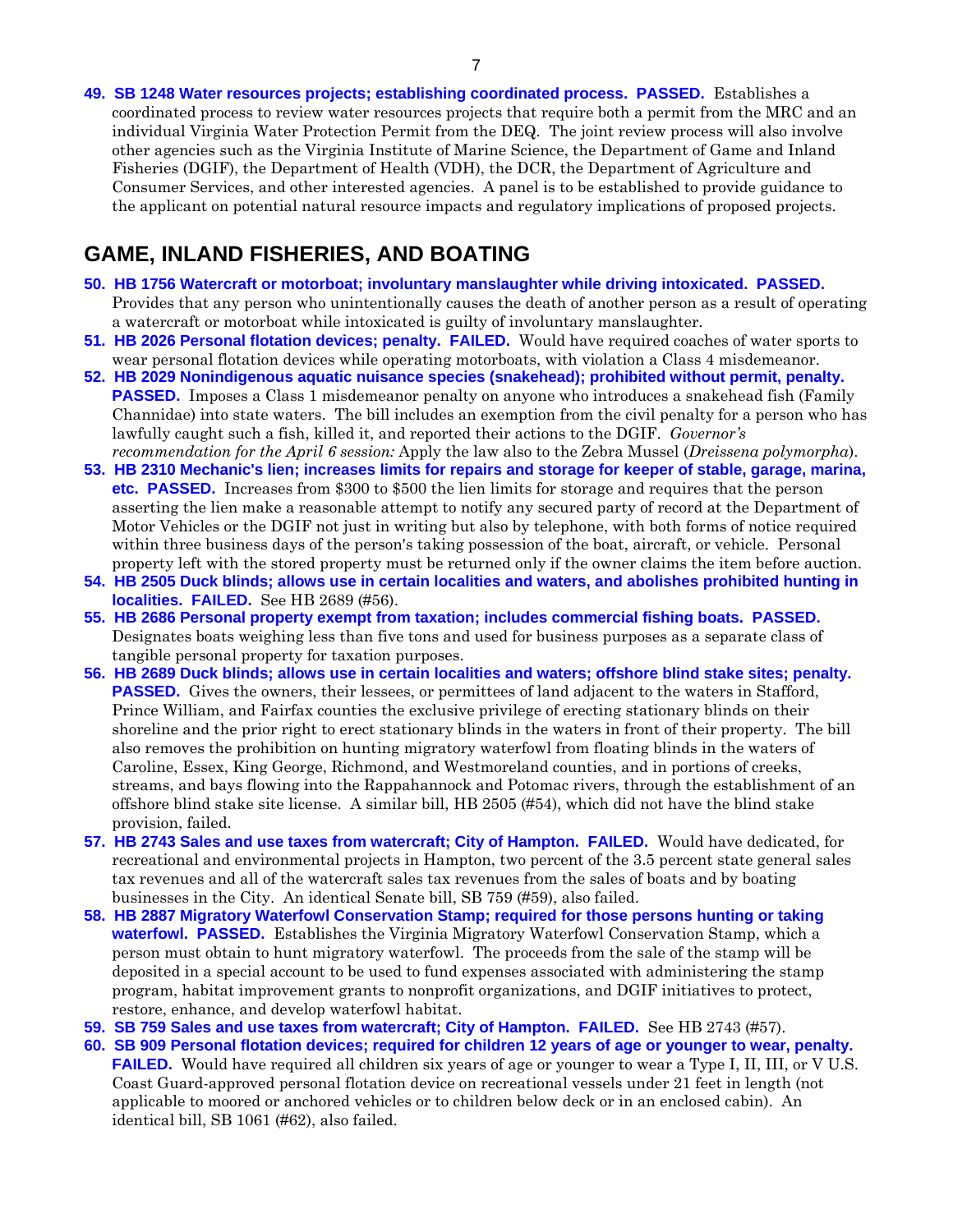- **[61. SB 1057](http://leg1.state.va.us/cgi-bin/legp504.exe?051+sum+SB1057) Abandoned vessel; reduces time before landowner, etc. may acquire title. PASSED.** Reduces from 12 months to 60 days the time required before a landowner, lessee, or agent may begin the process to acquire title to any vessel abandoned on his land or the water immediately adjacent to his land.
- **[62. SB 1061](http://leg1.state.va.us/cgi-bin/legp504.exe?051+sum+SB1061) Personal flotation devices; required for children 12 years of age or younger to wear, penalty. FAILED.** See SB 909 (#60).
- **[63. SB 1197](http://leg1.state.va.us/cgi-bin/legp504.exe?051+sum+SB1197) Game wardens; to have at least one on patrol during boating season at large lakes. PASSED.** Requires the DGIF to have at least one game warden whose primary responsibility is to patrol during the daylight hours of boating season on lakes that are at least as large as Smith Mountain Lake (located in Bedford, Franklin, and Pittsylvania counties) and that have a boating accident record comparable to Smith Mountain Lake.
- **[64. SB 1273](http://leg1.state.va.us/cgi-bin/legp504.exe?051+sum+SB1273) Income tax, state; separate classification for boats used in businesses. PASSED.**  Establishes, as a separate classification of tangible personal property for tax-rate purposes, boats weighing less than five tons used for business purposes only.

## **WASTE DISPOSAL**

- **[65. HB 1546](http://leg1.state.va.us/cgi-bin/legp504.exe?051+sum+HB1546) Solid waste management laws; enforcement thereof. PASSED.** Increases from \$25,000 to \$32,5000 the maximum penalties for violations of the solid waste management laws.
- **[66. HB 1760](http://leg1.state.va.us/cgi-bin/legp504.exe?051+sum+HB1760) Solid Waste Management and Clean-up Fund; created, report. FAILED.** Would have established a \$1 per ton municipal solid waste disposal fee to be collected by localities in which municipal solid waste landfills are located. Fifty percent of the funds would have been for abatement of pollution caused by landfills or improper management of waste, groundwater monitoring and cleanup, litter control, recycling, or for other waste-related purposes; and the remaining 50 percent would have been for a new Virginia Solid Waste Management and Clean-up Fund and for the existing WQIF.
- **[67. HB 2192](http://leg1.state.va.us/cgi-bin/legp504.exe?051+sum+HB2192) Landfills; distance from ground water supply and required replacement of non-tidal wetlands. PASSED.** Reduces from five miles to three miles the distance that a landfill can be sited from a surface water or a groundwater supply intake or reservoir; allows a landfill to be constructed as close as one mile from any existing surface or groundwater supply *if the landfill meets certain conditions*; and increases the threshold for allowing a landfill to be constructed or expanded in a nontidal wetland (under the existing law, permits may be issued for landfill construction or expansion that impacts less than *1.25 acres* of nontidal wetlands; this bill allows the issuance of a permit for a landfill that would impact less than *two* acres). The bill authorizes the director of the DEQ to issue a permit for an expansion of a landfill located in a wetland only under certain specific conditions, including that the proposed site must be at least 100 feet from any surface water body and one mile from any tidal wetland and that there must be wetlands mitigation with at least a two-to-one ratio. This bill incorporated HB 2923 (#71).
- **[68. HB 2408](http://leg1.state.va.us/cgi-bin/legp504.exe?051+sum+HB2408) Sewage disposal fees; included on real estate tax bills. PASSED.** Permits counties to include solid waste disposal fees on the corresponding real estate tax bills.
- **[69. HB 2440](http://leg1.state.va.us/cgi-bin/legp504.exe?051+sum+HB2440) Hazardous waste facilities; financial assurances therefor. PASSED.** Directs any forfeited financial assurances for abandoned hazardous waste storage, treatment, or disposal facilities be paid to the director of the DEQ to assure proper closure and maintenance of the facilities, not only to the *locality*  (as is the case under current law).
- **[70. HB 2922](http://leg1.state.va.us/cgi-bin/legp504.exe?051+sum+HB2922) Solid waste; program established to protect public health, etc. from improper disposal. FAILED.** Would have directed landfills, transfer stations, incinerators, and waste-to-energy facilities to establish programs to ensure that only authorized types of solid waste are accepted at the facilities.
- **[71. HB 2923](http://leg1.state.va.us/cgi-bin/legp504.exe?051+sum+HB2923) Landfills; distance from ground water supply and required replacement of non-tidal wetlands. Incorporated into HB 2192 (#67).**

## **WATER AND SEWER SYSTEMS**

**[72. HB 1590](http://leg1.state.va.us/cgi-bin/legp504.exe?051+sum+HB1590) Landlord and tenant; submetering of water and sewer equipment in rented buildings. PASSED.** Clarifies that submetering equipment for water and sewer service—which measures the actual water or sewer usage in a unit when the equipment is not owned by the utility that provides service to the building—may be used in commercial and residential buildings *if* clearly stated in the rental agreement or lease. (Landlords are currently authorized to use ratio billing systems, which do not measure actual usage.)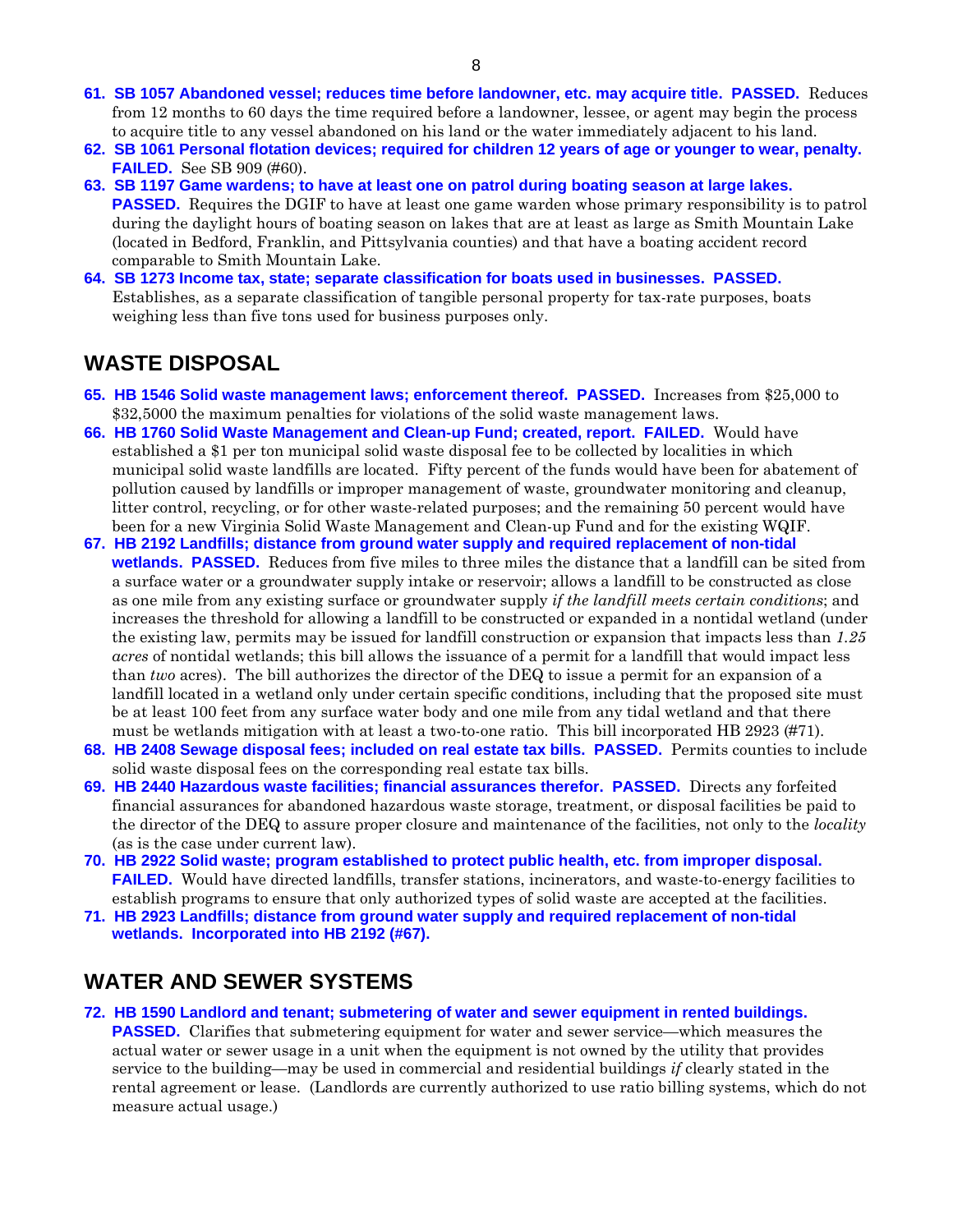#### **[73. HB 1921](http://leg1.state.va.us/cgi-bin/legp504.exe?051+sum+HB1921) Contractors, Board for; water well systems provider licensure and certification. PASSED.**

Requires the State Board for Contractors to establish a certification program for water well providers, beginning July 1, 2007, with three levels of certification. From one through five years after the required regulations become effective, no person may construct a well unless a certified contractor (of any of the three levels) is onsite at all times during the construction; after five years, the onsite certified contractor must be a master driller (the highest level). The bill exempts certain individuals from the program's examination requirements if they provide satisfactory proof of experience in well construction.

- **[74. HB 1922](http://leg1.state.va.us/cgi-bin/legp504.exe?051+sum+HB1922) Water and sewer systems; certain fees shall not be lien on property. PASSED.** Provides that certain sewer fees and charges shall be a lien on the property served *only if* certain procedures are followed, including first obtaining a judgment against the lessee or tenant who contracted for the service. This bill incorporated HB 2004 (#75) and HB 2563 (#85).
- **[75. HB 2004](http://leg1.state.va.us/cgi-bin/legp504.exe?051+sum+HB2004) Water and sewer systems; delinquent fees or charges. Incorporated into HB 1922 (#74)**.
- **[76. HB 2073](http://leg1.state.va.us/cgi-bin/legp504.exe?051+sum+HB2073) Sewage sludge; individual may request testing, responsibility of cost. PASSED.** Allows an individual to request that the VDH obtain a sample of sewage sludge at a specific site prior to land application of the material and submit the sample to a certified laboratory for analysis, with the person requesting the testing responsible for the cost of obtaining and analyzing the sample.
- **[77. HB 2074](http://leg1.state.va.us/cgi-bin/legp504.exe?051+sum+HB2074) Sewage sludge; requires localities to test annually. FAILED.** Would have required localities in which sewage sludge has been land-applied to test two permitted sites each year, with the test results submitted to the agency that issued the permit for the particular site and made available for public inspection. For a related bill, see HB 2493 (#84), which also failed.
- **[78. HB 2197](http://leg1.state.va.us/cgi-bin/legp504.exe?051+sum+HB2197) Sewage sludge; notification to local government before application to land. PASSED.**  Requires that a person holding a permit to land-apply sewage sludge notify the local government at least 100 days prior to applying sludge. The notice will identify the location of the permitted site and the expected sources of the material to be land-applied. The requirement takes effect October 10, 2005.
- **[79. HB 2198](http://leg1.state.va.us/cgi-bin/legp504.exe?051+sum+HB2198) Sewage sludge; program established to train employees for testing. PASSED.** Requires the Board of Health and the VDH to establish a training program on testing and monitoring sewage sludge for employees of local governments that have adopted a biosolids ordinance.
- **[80. HB 2220](http://leg1.state.va.us/cgi-bin/legp504.exe?051+sum+HB2220) Non-conventional sewage disposal systems; schedule of civil penalties for violation for operation, etc. FAILED.** Would have authorized a locality to establish, by ordinance, a schedule of civil penalties for violations relating to the operation and maintenance of *non-conventional* sewage disposal systems, including holding tanks and residential discharging treatment systems. A nearly identical bill, HB 2228 (#81), also failed.
- **[81. HB 2228](http://leg1.state.va.us/cgi-bin/legp504.exe?051+sum+HB2228) Non-conventional sewage disposal systems; schedule of civil penalties for violation for operation, etc. FAILED.** See HB 2220 (#80).
- **[82. HB 2450](http://leg1.state.va.us/cgi-bin/legp504.exe?051+sum+HB2450) Stormwater regulation; combined billing charges. PASSED.** Removes the requirement of passing an ordinance when a locality is establishing the order in which payments are applied for combined billing of stormwater charges and other charges.
- **[83. HB 2451](http://leg1.state.va.us/cgi-bin/legp504.exe?051+sum+HB2451) Septic systems; validity of septic tank permits. PASSED.** Excludes certain transfers of real property from the current provision that waivers granted for certain failing onsite sewage systems are nontransferable, and limits the waiver provisions to systems on real property with 1 to 4 dwelling units. The bill also requires the owner of the residential real property with the waivered onsite sewage system to provide a written disclosure to the purchaser; the purchaser will have certain processes for terminating the contract. Real estate licensees will have to inform owners and purchasers of their rights, and the Real Estate Board is to enforce the disclosure, termination, and real estate licensees' duties under this provision.
- **[84. HB 2493](http://leg1.state.va.us/cgi-bin/legp504.exe?051+sum+HB2493) Sewage sludge; reimbursement to localities for testing and monitoring. FAILED.** Would have provided that localities be reimbursed for all direct costs associated with testing and monitoring of the land application of sewage sludge. An identical Senate bill, SB 787 (#91), also failed. For a related bill, see HB 2074 (#77), which also failed.
- **[85. HB 2563](http://leg1.state.va.us/cgi-bin/legp504.exe?051+sum+HB2563) Water and sewer systems; delinquent fees or charges. Incorporated into HB 1922 (#74).**
- **[86. HB 2591](http://leg1.state.va.us/cgi-bin/legp504.exe?051+sum+HB2591) Water and sewer systems; waiver to families of active duty National Guard members and Reservists. FAILED.** Would have allowed localities to provide a waiver of all or a portion of water and sewer charges to families of active duty National Guard members and reservists.
- **[87. HB 2624](http://leg1.state.va.us/cgi-bin/legp504.exe?051+sum+HB2624) Sewage sludge; localities to adopt an ordinance that requires injection into soil. PASSED.**  Provides that surface incorporation (into the soil) of sewage sludge applied to cropland may be required when practicable and compatible with a soil-conservation plan meeting the standards and specifications of the U.S. Natural Resources Conservation Service. The bill also directs the Virginia Board of Health to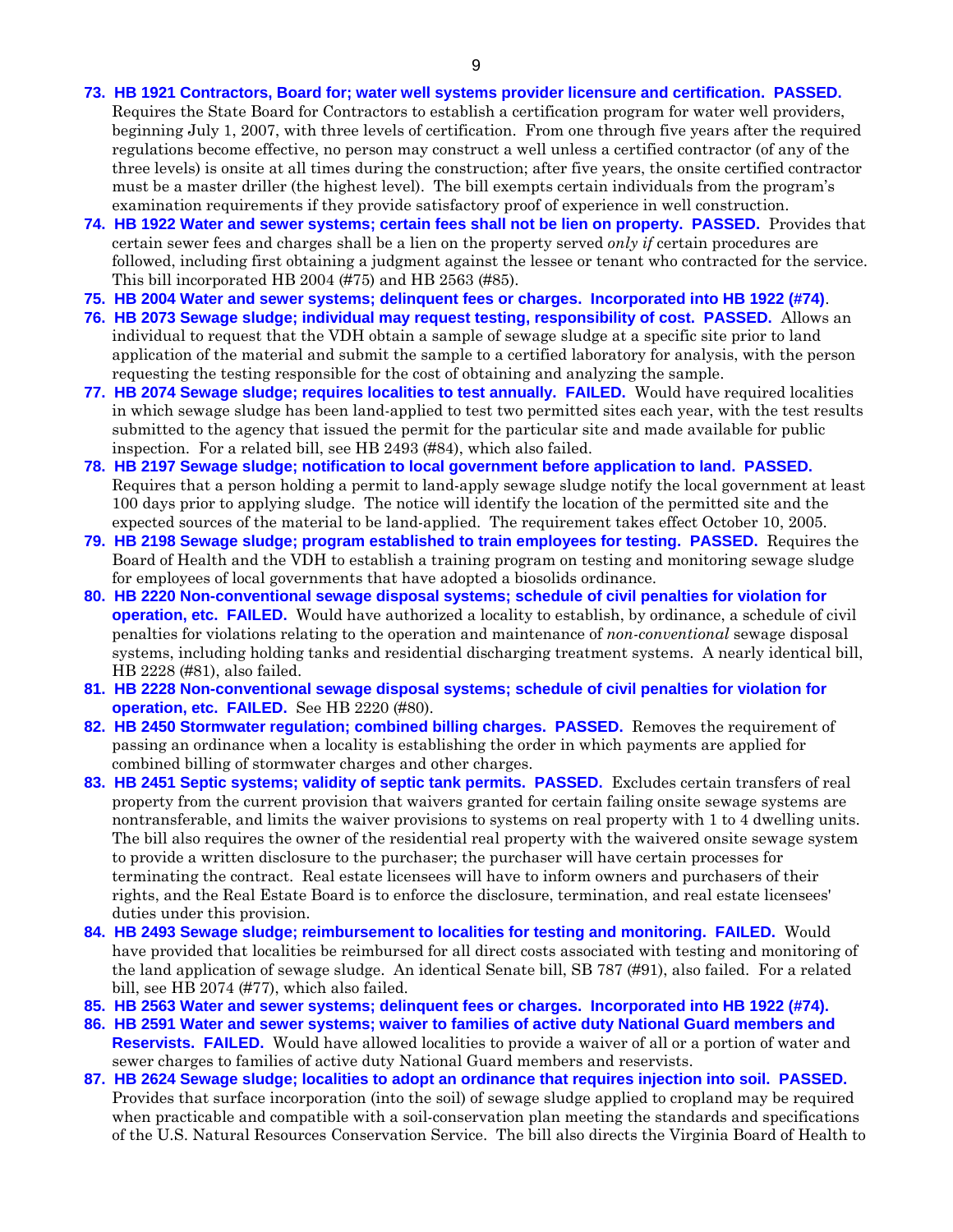develop regulations for extended buffers to be employed for application of sewage sludge to hay, pasture, and forest land, or to croplands where surface incorporation is not practicable.

- **[88. HB 2805](http://leg1.state.va.us/cgi-bin/legp504.exe?051+sum+HB2805) Sewage sludge; prohibits any person from altering composition. PASSED.** Directs that, prior to delivery at the land-application site, sewage sludge be treated to meet standards for land application as required by SWCB regulation*.* The bill prohibits any person from altering the composition of sewage sludge at the application site (except for addition of lime or deodorants to sewage sludge that has been treated to meet land-application standards).
- **[89. HB 2865](http://leg1.state.va.us/cgi-bin/legp504.exe?051+sum+HB2865) Water and sewer systems; locality to require developers, etc. to connect to public systems. PASSED.** Allows localities to require developers to connect to abutting or adjacent public water or sewer systems, and require that all buildings on lots resulting from subdivision of a larger tract that abuts or adjoins a public water or sewer system or main shall be connected to that public water or sewer system.
- **[90. HJ 643](http://leg1.state.va.us/cgi-bin/legp504.exe?051+sum+HJ643) Biosolids; study of land application. PASSED.** Directs the Joint Legislative Audit and Review Commission to study land application of biosolids and evaluate the following: (i) current resources available to the VDH for oversight of the Virginia Biosolids Program; (ii) resources available to assist local governments with implementing their biosolids inspection and monitoring authority; (iii) programs to ensure the proper training and support of local biosolids monitors; (iv) incentives to encourage sharing information and resources among local governments, including the use of regional or multi-jurisdictional monitors; and (v) measures to encourage and assist coordination and communication between the VDH and local governments so as to ensure consistency and efficiency in complaint response and enforcement.
- **[91. SB 787](http://leg1.state.va.us/cgi-bin/legp504.exe?051+sum+SB787) Sewage sludge; reimbursement of local monitoring of land application. FAILED.** See HB 2493 (#84), which also failed.
- **[92. SB 795](http://leg1.state.va.us/cgi-bin/legp504.exe?051+sum+SB795) Water and sewer systems; taxes may be a lien on property in Cumberland County. PASSED.**  Adds Cumberland County to the list of localities that may provide that taxes on water and sewer service may be a lien on the property served.
- **[93. SB 1235](http://leg1.state.va.us/cgi-bin/legp504.exe?051+sum+SB1235) Retail Sales and Use Tax; increased, creates Water Quality Improvement Restricted Use Fund. PASSED.** See HB 2777 (#19).
- **[94. SB 1281](http://leg1.state.va.us/cgi-bin/legp504.exe?051+sum+SB1281) Water and sewer systems; mandatory connection in Campbell County. PASSED.** Adds Campbell County to those counties that may require connection to their water and sewage systems by owners of property that may be served by such systems.

## **WATERS OF THE STATE, PORTS AND HARBORS**

- **[95. HB 2031](http://leg1.state.va.us/cgi-bin/legp504.exe?051+sum+HB2031) Dams; mapping inundation zones. PASSED.** Authorizes localities to map inundation zones for those areas that may be threatened by a break in a dam, and encourages localities to incorporate this information into their zoning and subdivision ordinances. The bill also authorizes the director of the DCR to award grants to assist with mapping and digitization of dam-break inundation zones.
- **[96. HB 2067](http://leg1.state.va.us/cgi-bin/legp504.exe?051+sum+HB2067) Chesapeake Bay Bridge and Tunnel Commission; provisions for members. PASSED.**  Provides that a member performing "extraordinary duties" may receive compensation for those duties. This provision expires January 1, 2006, and contains an emergency clause. An identical Senate bill, SB 1261 (#121), also passed.
- **[97. HB 2145](http://leg1.state.va.us/cgi-bin/legp504.exe?051+sum+HB2145) Port Authority; service charge payments to localities. PASSED.** Provides that local servicecharge payments imposed on property of the Virginia Port Authority are to be paid *by the Authority*, not from the state's general fund.
- **[98. HB 2188](http://leg1.state.va.us/cgi-bin/legp504.exe?051+sum+HB2188) Vocational Incentive Scholarship Program for Shipyard Workers Fund; created. FAILED.**  Would have required the General Assembly to make an annual appropriation for scholarships for shipyard workers enrolled in a three-year educational program at Tidewater Community College.
- **[99. HB 2276](http://leg1.state.va.us/cgi-bin/legp504.exe?051+sum+HB2276) Retail petroleum products sales facility; required by ordinance to remove and restore site. FAILED.** Would have authorized local ordinances requiring owners of motor fuels retail facilities, within three years after the premises cease to be used for that purpose, to remove all improvements, grade the surface, and thereafter maintain the surface in a natural or vegetated state until another use is established on the site. An identical Senate bill, SB 1199 (#118), also failed.
- **[100. HB 2427](http://leg1.state.va.us/cgi-bin/legp504.exe?051+sum+HB2427) Wetlands ; prohibits condemnation of any property for compensatory mitigation. PASSED.**  Prohibits eminent-domain condemnation of any property for compensatory wetlands mitigation unless the property to be acquired is located within the same locality as the project affecting wetlands, or the local government serving the property consents to its acquisition for such purpose. The prohibitions do not apply to property acquired by the Commonwealth Transportation Commissioner.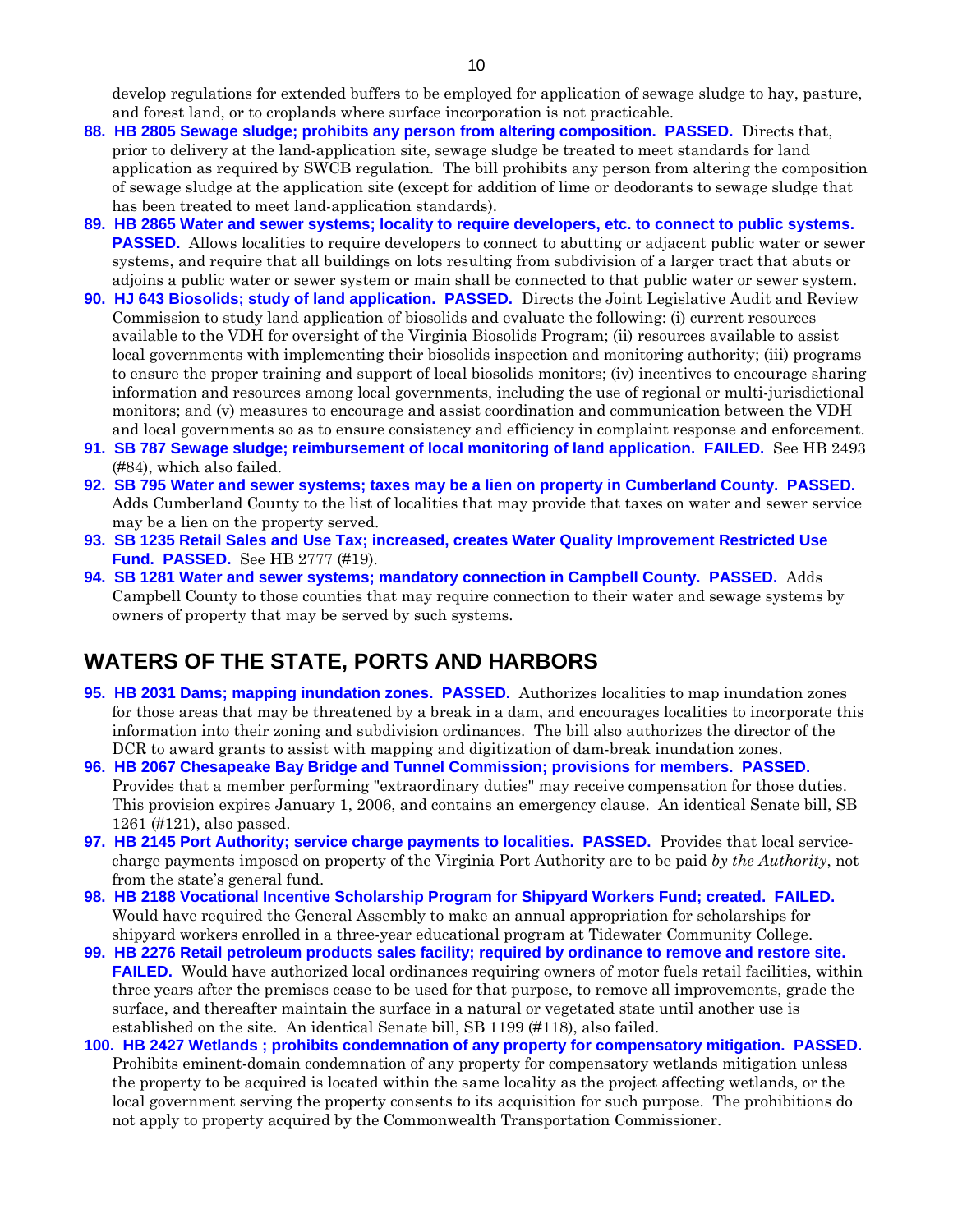- **[101. HB 2527](http://leg1.state.va.us/cgi-bin/legp504.exe?051+sum+HB2527) District and circuit courts; jurisdiction lying on waterways applied to Norfolk but not Richmond. PASSED.** Extends to the City of Norfolk the *Virginia Code* provision that district and circuit courts for counties and cities lying on waters bounding the Commonwealth have concurrent jurisdiction over the waters opposite the jurisdiction as far as the jurisdiction of the Commonwealth extends. Prior to this legislation, the provision did *not* apply to Norfolk *or* Richmond. An identical Senate bill, SB 1180 (#117), also passed.
- **[102. HB 2616](http://leg1.state.va.us/cgi-bin/legp504.exe?051+sum+HB2616) Dams; right of entry for inspection. PASSED.** Authorizes the Soil and Water Conservation Board or its designees to enter any property at a reasonable time and under reasonable circumstances to perform their dam-safety responsibilities, provided they make a reasonable effort to obtain the landowner's consent. If the landowner does not allow entry, they may apply for a warrant.
- **[103. HB 2645](http://leg1.state.va.us/cgi-bin/legp504.exe?051+sum+HB2645) Wetlands; updating of maps for localities, copy in land records of circuit court. PASSED.**  Directs the SWCB to ensure that, beginning on or after January 1, 2007, wetland-inventory maps identifying the location of nontidal wetlands maintained by the SWCB are made readily available to the public; to notify the circuit court clerk's office and other appropriate officials in each locality of the availability of the wetland-inventory maps; and to request that the locality provide information on the maps in the location where the land records are maintained.
- **[104. HB 2671](http://leg1.state.va.us/cgi-bin/legp504.exe?051+sum+HB2671) Marine Resources Commission; includes all structures by riparian property owners in Potomac River. PASSED.** Expands jurisdiction of the MRC to include all structures and improvements built or proposed by riparian property owners in the Potomac River appurtenant to the Virginia shore.
- **[105. HB 2692](http://leg1.state.va.us/cgi-bin/legp504.exe?051+sum+HB2692) Northern Neck Chesapeake Bay Public Access Authority Act; created. PASSED.** Allows the counties of Lancaster, Northumberland, Richmond, and Westmoreland to declare that there is a need for a public access authority to be created. If an operating agreement is developed for the purpose of establishing or operating a public access authority for any such localities, these localities may form the Northern Neck Chesapeake Bay Public Access Authority. The Authority's duties would include identifying land that can be secured for use by the general public as a public access site; researching and determining ownership of all identified sites; determining appropriate public use levels of identified access sites; developing appropriate mechanisms for transferring title of Commonwealth or private holdings to the Authority; developing appropriate acquisition and site-management plans for public access usage; and determining what holdings should be sold to advance the mission of the Authority.
- **[106. HB 2862](http://leg1.state.va.us/cgi-bin/legp504.exe?051+sum+HB2862) Nutrient Credit Exchange Program; created. PASSED.** Establishes a *nutrient exchange* or *trading* program for point-source dischargers of nitrogen and phosphorus, in order to achieve and maintain compliance with nutrient cap goals in the Chesapeake Bay and its tidal tributaries. The SWCB would be required to issue a general permit under the Virginia Pollutant Discharge Elimination System to eligible point-source dischargers of nitrogen and phosphorous. Facilities that obtain such a permit, and which are interested in participating in the trading program, would be identified together with their individual load cap allocations and trading ratios. The trading association authorized by the bill would provide the mechanism by which those under the general permit would be matched with nutrient-trading partners. Within nine months of the issuance of the general permit, permitees either individually or through the trading association would be required to submit compliance plans to the DEQ. The compliance plans would have to include any capital projects and implementation schedules for the nitrogen and phosphorous reductions needed to comply with the waste load allocations for all the permitees in a particular tributary. An identical Senate Bill, SB 1275 (#122), also passed.

**[107. HJ 640](http://leg1.state.va.us/cgi-bin/legp504.exe?051+sum+HJ640) Chesapeake Bay; joint subcommittee to study options to provide funding for clean-up. PASSED.** Establishes an eight-member joint subcommittee to study options to provide a long-term funding source to clean up Virginia's polluted waters, including the Chesapeake Bay and its tributaries.

- **[108. SB 746](http://leg1.state.va.us/cgi-bin/legp504.exe?051+sum+SB746) Resources Authority; expands projects that can financed to include design and construction of roads. PASSED.** Adds to the list of projects that can be financed through the Virginia Resources Authority the following: design and construction of roads, public parking garages, and other public transportation facilities, and facilities for public transportation by commuter rail. The Authority also finances projects for water, sewer, drainage, and several other water-related functions. For another Virginia Resources Authority bill, see SB 1256 (#120), which also passed.
- **[109. SB 809](http://leg1.state.va.us/cgi-bin/legp504.exe?051+sum+SB809) Water Control Board; water quality standards. FAILED.** Would have required the SWCB, when adopting or revising a water standard or policy, to determine whether the adoption or revision would require significant modifications to a large number of permitted facilities, in which case the SWCB would have been required to develop an implementation schedule for facilities to comply with the standard or policy, taking into account cost and labor factors affecting the construction of treatment facilities to meet the new standard or policy.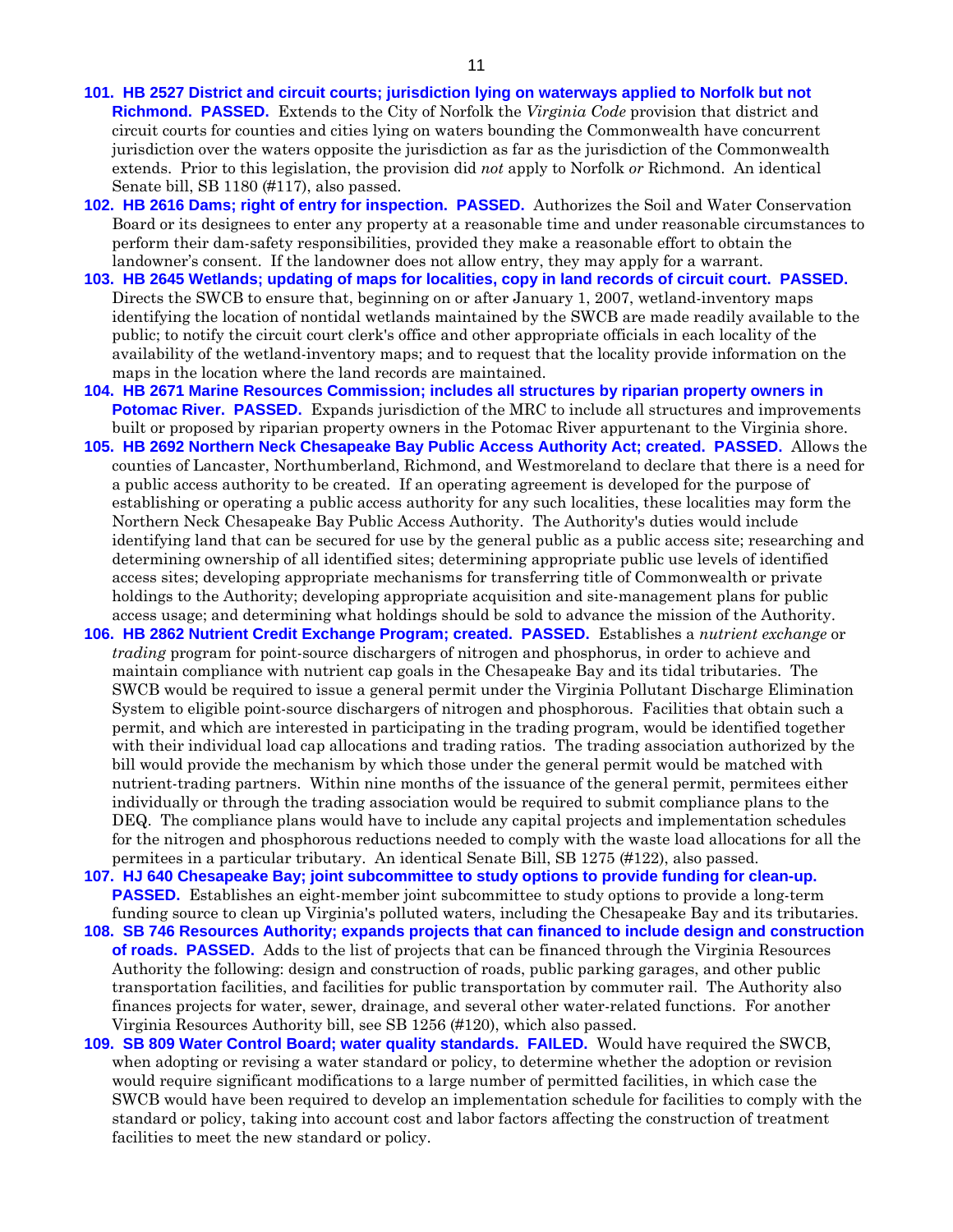- **[110. SB 811](http://leg1.state.va.us/cgi-bin/legp504.exe?051+sum+SB811) Water Control Board; adopting a chlorophyll standard. FAILED.** Would have required the SWCB, when it considers the adoption of a chlorophyll standard or policy, to provide to the committees with jurisdiction over water-quality matters a range of alternatives and an analysis of the benefits, detriments, and the economic and social costs associated with each alternative. Currently, in the instance of any proposed water-quality standard or policy adopted by regulation that is more restrictive than the federal requirements, the SWCB has to provide the oversight committees with a reason why the more restrictive provisions are needed. [*Ed. note:* Chlorophyll is the pigment that green plants and algae use during photosynthesis to capture the energy in sunlight. Measurements of chlorophyll in water bodies help indicate the amount of algae and other water-quality conditions.]
- **[111. SB 869](http://leg1.state.va.us/cgi-bin/legp504.exe?051+sum+SB869) Water and Waste Authorities; authorized to acquire property and grant security interests. PASSED.** Authorizes authorities formed under the Virginia Water and Waste Authorities Act to grant security interests in any personal property or any interest, right, or estate held by the authority.
- **[112. SB 903](http://leg1.state.va.us/cgi-bin/legp504.exe?051+sum+SB903) Peninsula Ports Authority; nonresidents of localities allowed appointment to commission. PASSED.** Allows that appointees to the Peninsula Ports Authority Commission may be non-residents of the localities embraced within the authority, provided they have a principal place of *business* within one of those localities.
- **[113. SB 1056](http://leg1.state.va.us/cgi-bin/legp504.exe?051+sum+SB1056) Chesapeake Bay Preservation Act; broadens boundaries thereof. FAILED.** Would have expanded the boundaries of the Chesapeake Bay Preservation Act to include the entire Virginia watershed of the Chesapeake Bay, not just the Tidewater Virginia portion.
- **[114. SB 1089](http://leg1.state.va.us/cgi-bin/legp504.exe?051+sum+SB1089) Environmental enforcement; authorizes DEQ to impose civil penalties. PASSED.** Gives the DEQ authority to impose civil penalties of up to \$32,500 for a given violation, not to exceed \$100,000 per order, after a hearing before an officer appointed by the Supreme Court, under the following conditions: 1) the person has been issued at least two written notices of alleged violation by the DEQ for the same or substantially related violations at the same site; 2) such violations have not been resolved by demonstration that there was no violation, by an order issued by the Board or the Director, or by other means; and 3) at least 130 days have passed since the issuance of the first notice of alleged violation. This bill also allows the SWCB to delegate approval of consent orders, and increases the maximum civil penalty for violations of the air, waste, and water programs from \$25,000 to \$32,500.
- **[115. SB 1103](http://leg1.state.va.us/cgi-bin/legp504.exe?051+sum+SB1103) Chesapeake Bay Local Assistance Department; abolished. PASSED.** Eliminates the Chesapeake Bay Local Assistance Department and transfers responsibility for administration of the Chesapeake Bay Preservation Act to the DCR. The bill reflects language in Item 382, Subsection J, of Chapter 4 of the 2004-2006 Appropriation Act enacted during the 2004 Session (Special Session I) that had the same provisions. The Chesapeake Bay Local Assistance Board continues as the policy board for administration of the Preservation Act.
- **[116. SB 1142](http://leg1.state.va.us/cgi-bin/legp504.exe?051+sum+SB1142) Recordation tax; transfer to Water Quality Improvement Fund. FAILED.** Would have provided that \$20 million of recordation taxes collected each year be transferred to the Virginia WQIF, after allocations were made for the \$40 million deposit to the U.S. Route 58 Corridor Development Fund and the \$40 million distribution to counties and cities, as currently required under law.
- **[117. SB 1180](http://leg1.state.va.us/cgi-bin/legp504.exe?051+sum+SB1180) District and circuit courts; jurisdiction lying on waterways applied to Norfolk but not Richmond. PASSED.** See HB 2527 (#101).
- **[118. SB 1199](http://leg1.state.va.us/cgi-bin/legp504.exe?051+sum+SB1199) Retail petroleum products sales facility; required by ordinance to remove and restore site. FAILED.** See HB 2276 (#99).
- **[119. SB 1233](http://leg1.state.va.us/cgi-bin/legp504.exe?051+sum+SB1233) Ohio River Valley Sanitation Commission; changes selection of members from State. PASSED.** Provides that two of the three Virginia members of the Ohio River Valley Sanitation Commission be members of the SWCB and that the third be the director of the DEQ (currently, all three Virginia commissioners are members of the SWCB). The bill also specifies circumstances for commissioners to designate someone to represent them and cast a vote on their behalf at a meeting.
- **[120. SB 1256](http://leg1.state.va.us/cgi-bin/legp504.exe?051+sum+SB1256) Resources Authority; expands projects to be financed to include construction at federal facilities. PASSED.** Authorizes the Virginia Resources Authority to assist in making financing available at federal government facilities in order to support the location and retention of federal facilities in Virginia and the transition of former federal facilities to other uses. For another Virginia Resources Authority bill, see SB 746 (#108), which also passed.
- **[121. SB 1261](http://leg1.state.va.us/cgi-bin/legp504.exe?051+sum+SB1261) Chesapeake Bay Bridge and Tunnel Commission. PASSED.** See HB 2067 (#96).
- **[122. SB 1275](http://leg1.state.va.us/cgi-bin/legp504.exe?051+sum+SB1275) Nutrient Credit Exchange Program; created. PASSED.** See HB 2862 (#106).